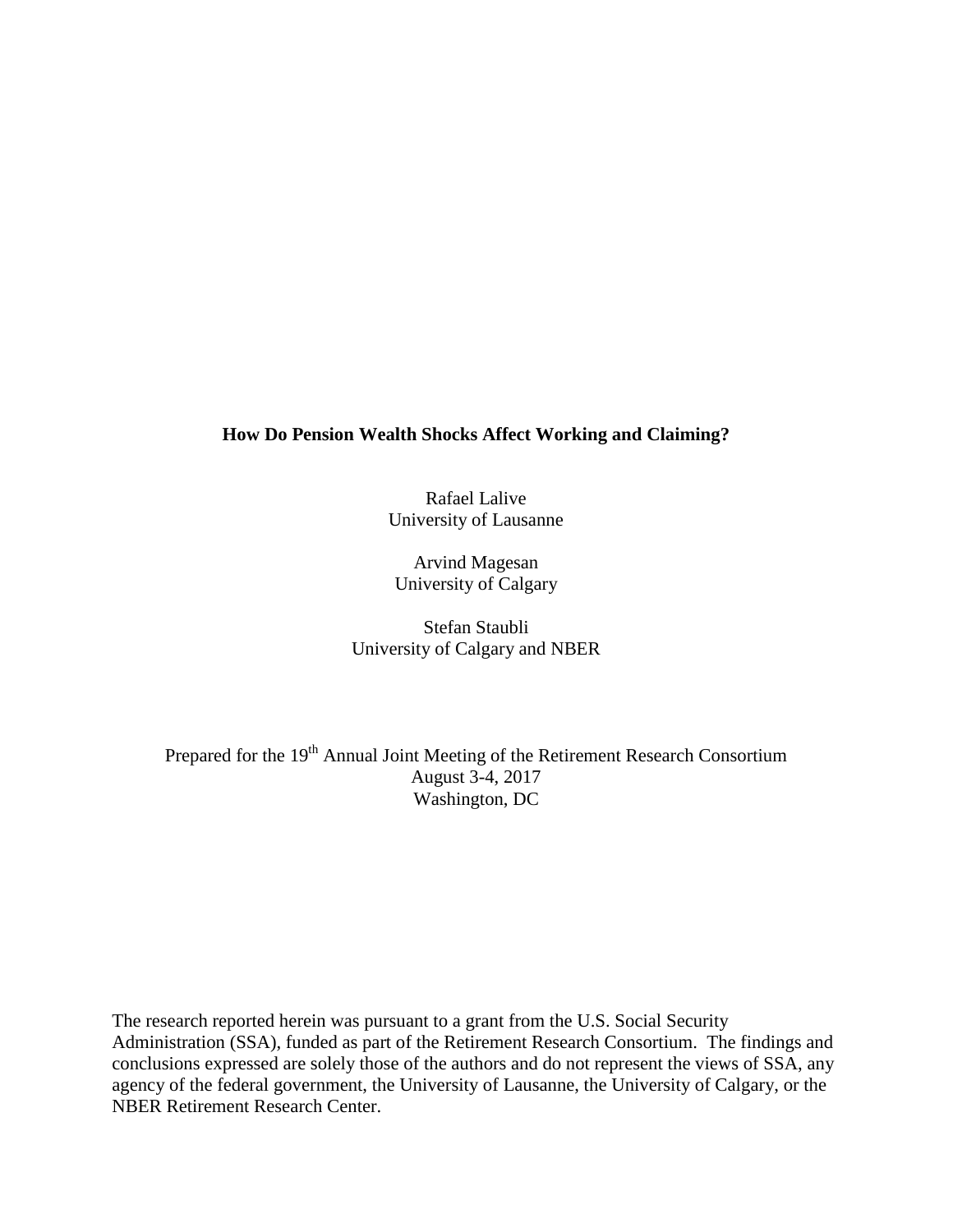Between 1960 and 2010, the average life expectancy at age 65 in the United States increased by 4.5 years for men and 4.2 years for women. Over the same period, the average effective retirement age has declined by approximately three years. These forces have substantial fiscal ramifications for Social Security. The United States and other countries are reforming public pension programs by raising retirement ages and cutting benefits. There is little evidence on which of these two measures is more effective in delaying the labor force exit of older workers. It is possible that the statutory Full Retirement Age (FRA) acts as a social norm or as implicit advice from the government about when to claim benefits, such that raising the FRA could have an even larger effect on retirement decisions than financial incentives (e.g., by cutting retirement benefits).

This project aims to separately identify the impact of the FRA versus financial incentives on labor supply and pension claiming in Switzerland. Studying the Swiss setting is interesting. First, similar to the United States, there is no mandatory retirement in Switzerland, even though firing restrictions become less important after individuals pass the FRA. Also, there is no earnings test in Switzerland: individuals can both draw retirement benefits and continue working. Second, the effect of social norms might be especially relevant in the Swiss pension system where the FRA is the default claiming age; individuals claim automatically at the FRA, unless they announce their plan to the Social Security Administration before reaching the FRA. But FRAs as defaults could also have costs, if they induce individuals to make decisions that are not in their best personal interest. Third, we exploit exogenous variation in financial incentives and the FRA generated by a major pension reform that was implemented in two conceptually distinct steps. The first step increased the FRA for women from 62 to 63, followed by a further increase to 64, while offering early claiming at an actuarially attractive rate. The second step reverted to offering early claiming at an actuarially fair rate, notably without changing the FRA, and reinstated actuarial fairness. With this menu of implementation steps, we discuss how raising the FRA or raising the cost of claiming early affects labor supply and pension claiming.

In the empirical analysis, we estimate both a regression discontinuity design and a structural life-cycle model. The regression discontinuity design relies on the fact that the different reform steps were implemented by birth date. For example, the FRA was increased for women born in 1939 while the FRA remained at 62 for their counterparts born in 1938. We estimate the causal effects of increasing the FRA by comparing women who are born after

1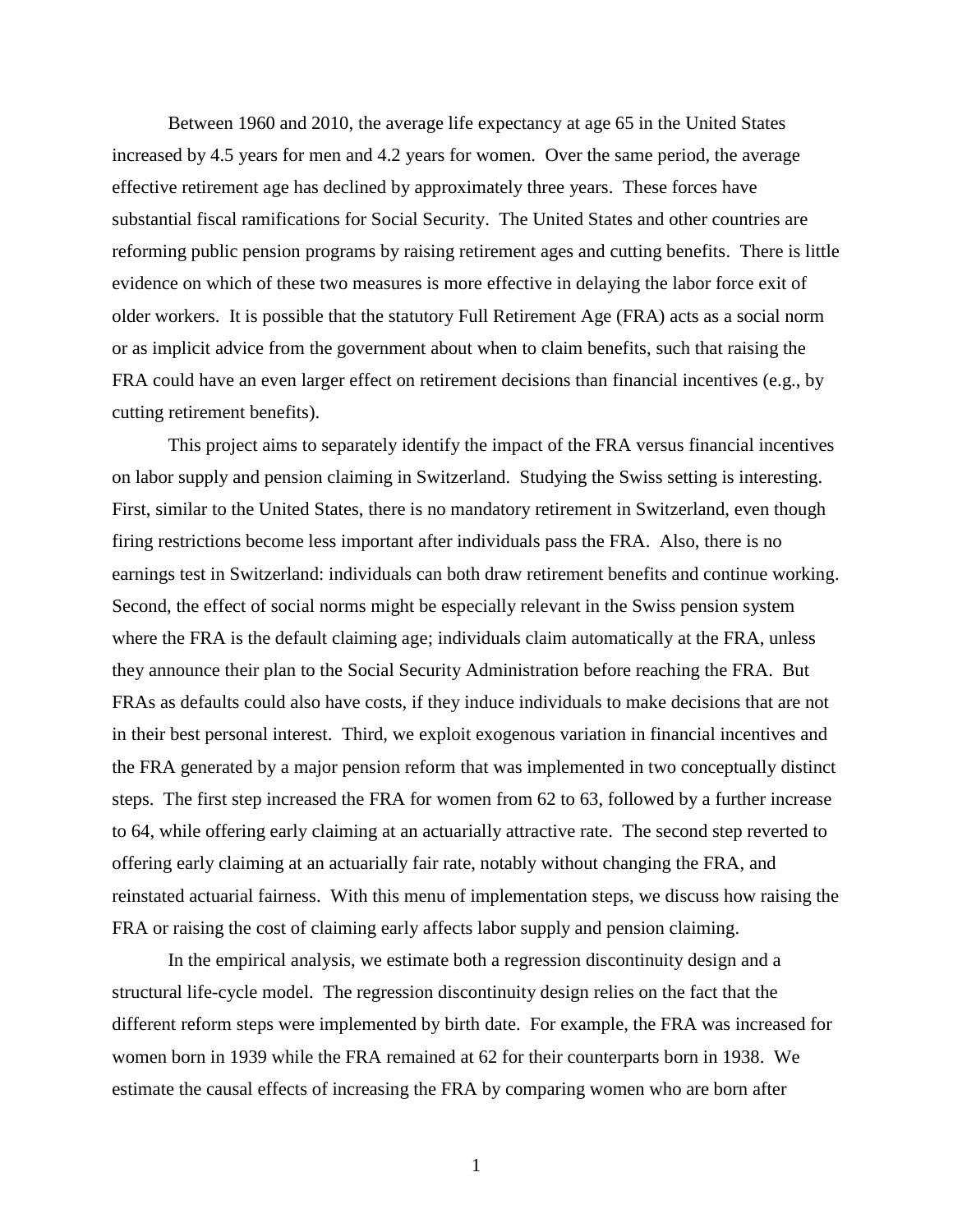December 31, 1938 (treatment group) with those who are born on or before December 31, 1938 (control group). Similar discontinuities in birth date can be exploited to examine the second increase in the FRA for women from 63 to 64 and the increase in the penalty for early claiming. We estimate the causal effect of increasing the FRA in the following regression discontinuity model:

$$
y_i = \alpha + \beta * D_i + \gamma_0 (1 - D_i) f(Z_i - c) + \gamma_1 f(Z_i - c) + X_i' \delta + \varepsilon_i
$$

where *i* denotes the individual;  $D_i$  is a dummy that is equal to 1 if a woman is born after December 31, 1938 and 0 otherwise;  $Z_i$  denotes a woman's birth date;  $c$  is the cutoff date for the FRA increase (January 1, 1939); and  $f$  is a function of the difference between a woman's birth date and January 1, 1939. The coefficient of interest is  $\beta$ , which measures the impact of the increase in the FRA on the outcome variable  $y_i$ .

In a second step, we develop an estimable dynamic structural life-cycle model of retirement, pension claiming, and consumption decisions. In each period, a worker must decide whether to retire, whether to claim a pension, and how much to consume. A period in the model corresponds to an individual's age. At the start of a period, an individual knows the health status, old-age pension, wage, and value of assets. If the woman decides to continue working, she receives a wage, experiences disutility of work, and takes into account the value of retirement decisions at future ages. Our purpose is to find what kind of model (i.e., what structural parameters) can rationalize the causal estimates themselves. Motivated by the tendency of individuals to claim at the default claiming age, the FRA, despite financial incentives to do otherwise, we assume that there are two subpopulations. The first is attentive individuals who are fully rational and optimally claim based on their preferences and the constraints they face. The second population is comprised of inattentive individuals who claim at the default claiming age, regardless of the financial incentives they face. The observed claiming behavior allows us to separately identify the fraction of attentive and inattentive individuals. For example, since inattentive individuals only claim at the FRA, all individuals who claim before or after the FRA must automatically be attentive individuals.

Our empirical analysis yields the following insights. First, raising the FRA strongly affects women's labor supply. A one-year increase in the FRA increases the claiming age of

2